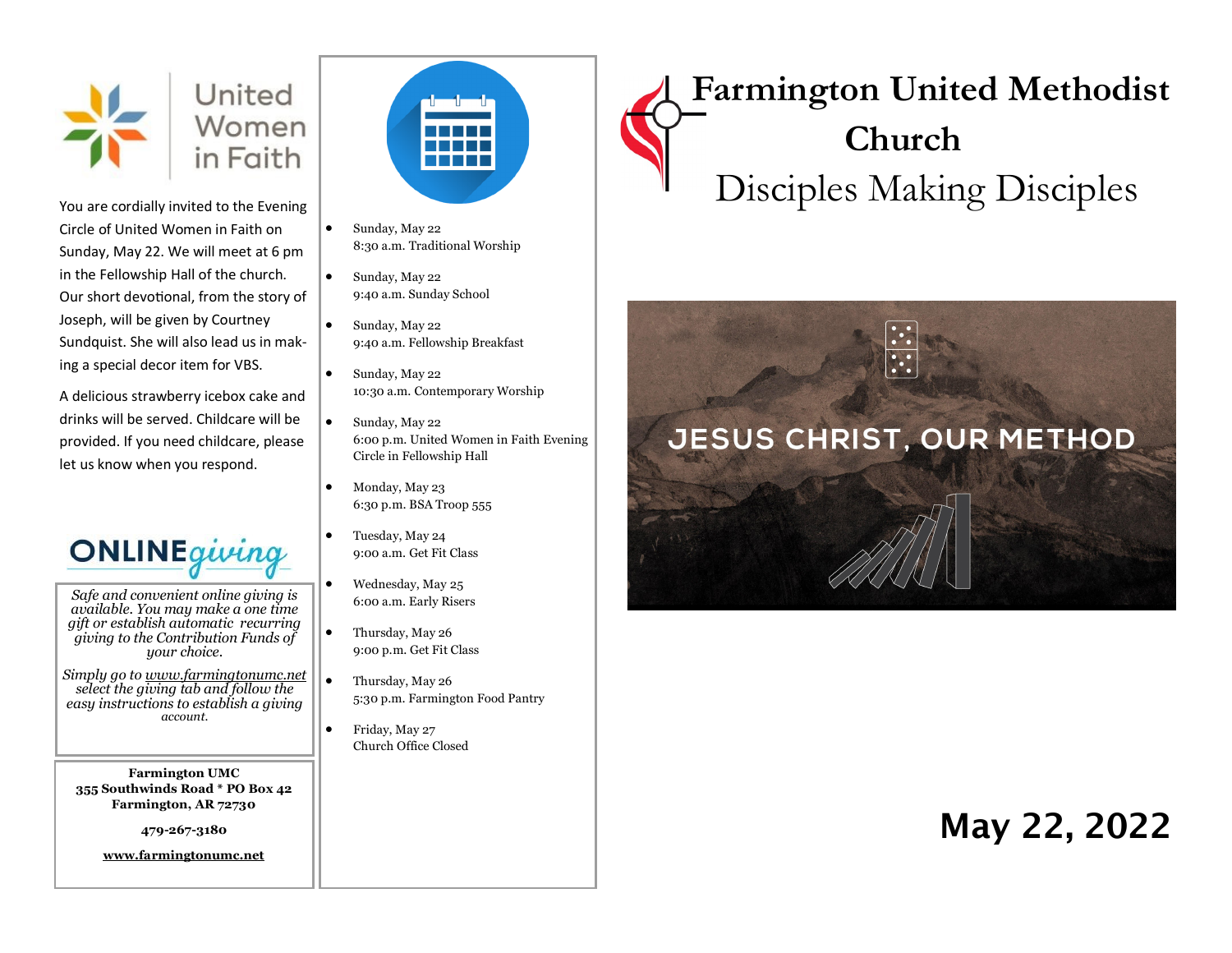## **Order of Worship 8:30 am Service**

| Welcome/Announcements                                             |                                                |                                                                       |                |  |
|-------------------------------------------------------------------|------------------------------------------------|-----------------------------------------------------------------------|----------------|--|
| Prelude                                                           |                                                |                                                                       |                |  |
| *Call to Worship                                                  |                                                |                                                                       |                |  |
| L: We come together this day, drawn by the light of God's love!   |                                                |                                                                       |                |  |
| P: In God's eternal kingdom, darkness and despair are vanquished. |                                                |                                                                       |                |  |
|                                                                   |                                                | L: In God's eternal realm, peace and hope reign!                      |                |  |
|                                                                   |                                                | P: Let all the people praise God with their music and their voices!   |                |  |
|                                                                   |                                                | L: Let all the people praise God with their deeds of loving-kindness! |                |  |
| P: Praise be to God. AMEN!                                        |                                                |                                                                       |                |  |
|                                                                   |                                                | *Hymn of Praise God of Grace & God of Glory UMH 577                   |                |  |
| *Affirmation                                                      |                                                | from 1 Cor and Col 1                                                  | <b>UMH 888</b> |  |
| *Gloria Patri                                                     |                                                |                                                                       | <b>UMH70</b>   |  |
| Prayers of the People                                             |                                                |                                                                       |                |  |
| The Lord's Prayer                                                 |                                                |                                                                       |                |  |
| <b>Hymn</b>                                                       | There's Something About That Name UMH 171      |                                                                       |                |  |
| Scripture                                                         |                                                | Colossians 3:12-17                                                    | George Gentry  |  |
|                                                                   |                                                | Message The Domino Effect: Jesus Christ, our Method                   |                |  |
| *Hymn                                                             | I Want to Walk As a Child of the Light UMH 206 |                                                                       |                |  |
| *Benediction                                                      |                                                |                                                                       |                |  |
| *Hymn of Procession Pass It On                                    |                                                |                                                                       | <b>UMH 572</b> |  |
| Postlude                                                          |                                                |                                                                       |                |  |

*\* The congregation is invited to please stand as they are able.*

## **Order of Worship 10:30 Service**

| Call to Worship         | <b>Blessed Be Your Name</b>                         |                        |
|-------------------------|-----------------------------------------------------|------------------------|
| Welcome                 |                                                     |                        |
| <b>Opening Prayer</b>   |                                                     |                        |
|                         | *Songs of Praise Give Us Clean Hands                |                        |
|                         | <b>Holy Spirit</b>                                  |                        |
| Children's Message      |                                                     | <b>Shelly Thompson</b> |
| Liturgy of Confirmation |                                                     |                        |
|                         | Anthony Steinbeck, Joshua Barnes, Miles Batson      |                        |
| Scripture               | $\text{Colossians } 3:12-17$                        | Evan Silva             |
|                         | Message The Domino Effect: Jesus Christ, our Method |                        |
|                         | *Song of Response King of My Heart                  |                        |
| <i>*Closing Prayer</i>  |                                                     | Seth Malone            |